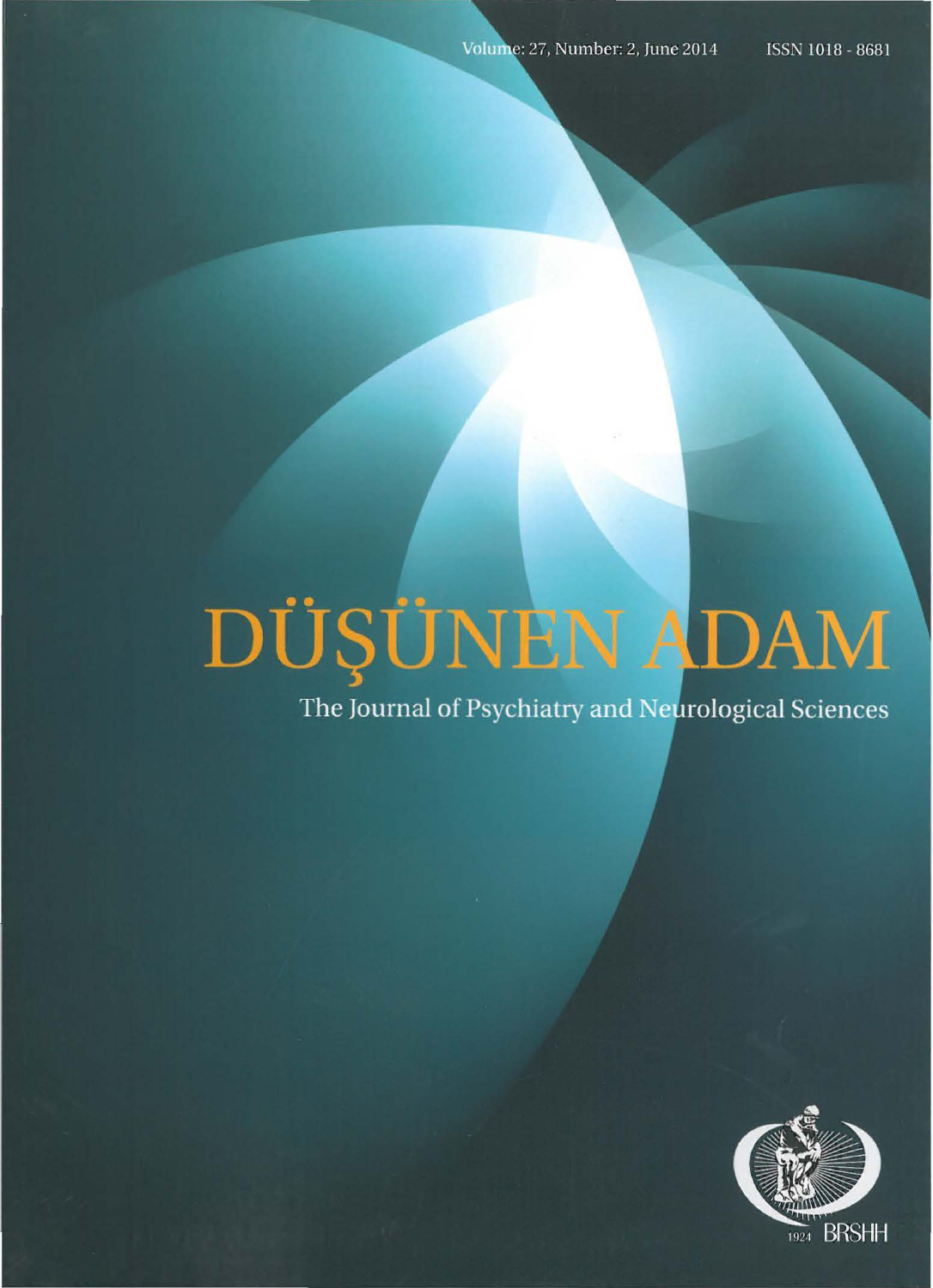

**THIS DROSS UP** 

**28 Tal** 

5 mg tablet

on Tidsie

15 mg tablets

ABILIFY

**ABILIFY** 

aripiprazol

 $150 \text{ m}$ 

Jos Laga

**ABILIFY**  $1$ mg/ml

aripiprazole

ABILIFY'imghi

ABLEY ISA 06018-0235-281.921 <sup>5</sup> Fig. 50 m, 50 m, 30 m, 2002.281.1 to the intermedia constitue and account and the intermedia constitue of the intermedia and account and the intermedia and account and account and account a

**ABILIFY** 

**ABILIFY** 

aripipraz.<br>for Gratthe

30 mg tablets

10 mg tablets

28 Tablet

#### **aio** ABDI IBRAHIM OTSUKA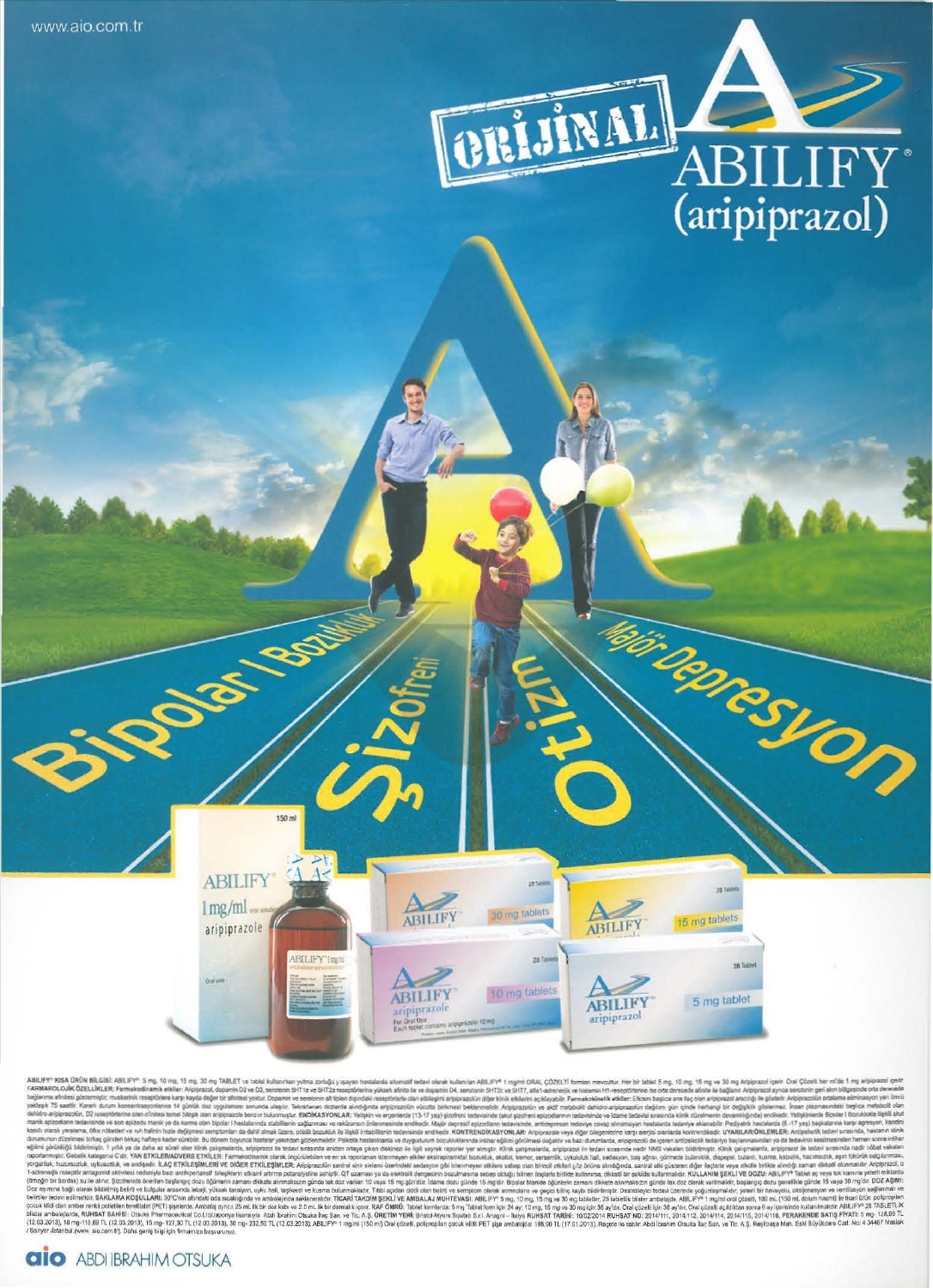ISSN 1018 - 8681

# The Journal of Psychiatry and Neurological Sciences<br>Volume: 27, Number: 2, June 2014



Volume: 27, Number: 2, June 2014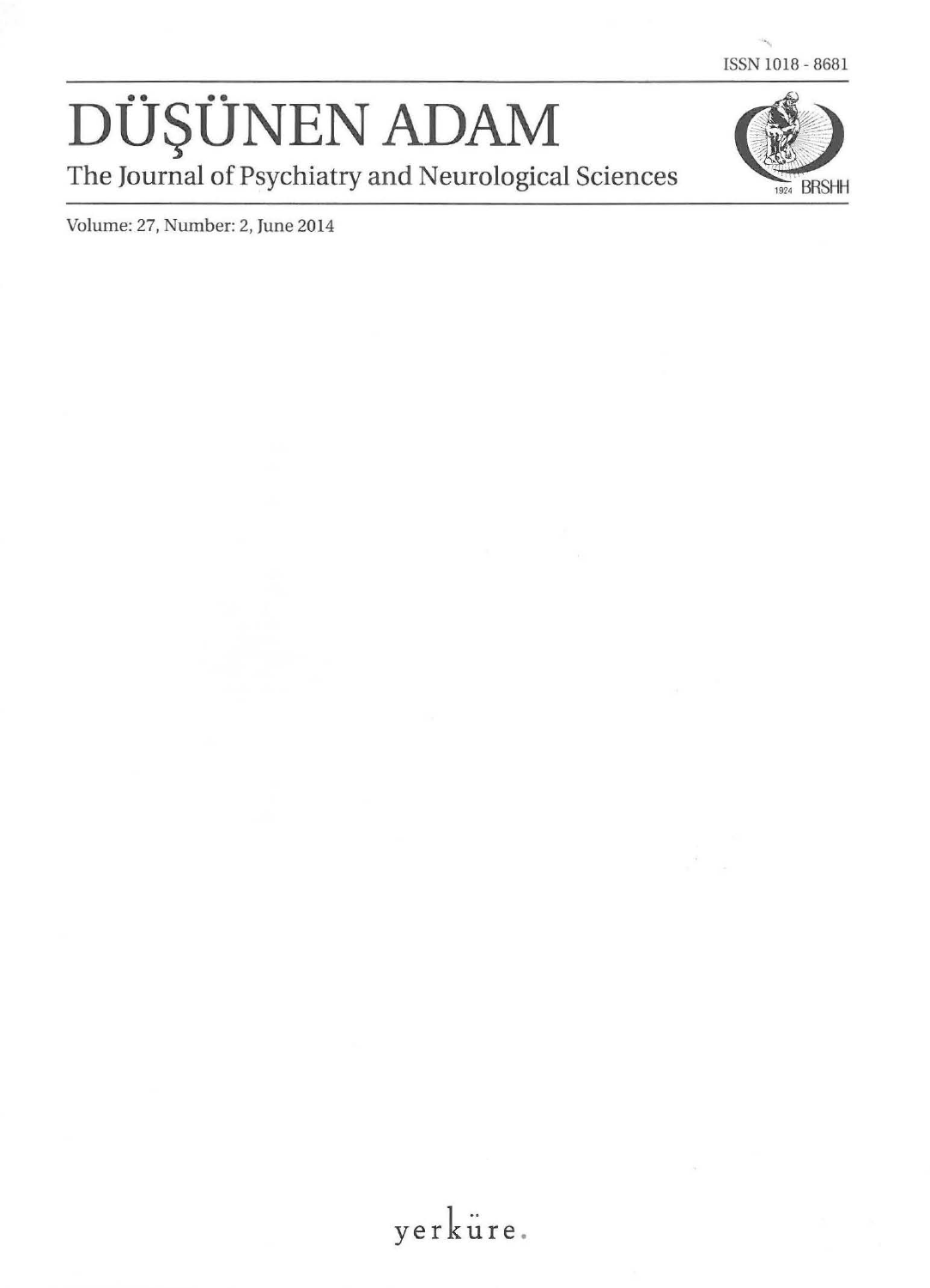*Diljilnen Adam The journal of Psychiatry and Neurological Sciences is induded in the Scopus, Embase, EBSCO Academic Search Complete, EBSCO TOC Premier, CINAHL, CIRRJE, Index Copernicus, Cabell's Dirwory, ProQuest Academic Research Library, DOAj, Summon Serial Solmions, Ulnch's Database, Openj-Gate,*  ScopeMed, Academic Journals Database, Citefactor, Türkiye Atıf Dizini, Türk Psikiyatri Dizini, Türk Medline and TÜBITAK Türk Tıp Dizini.

@

*This publication is printed on acrd-free paper that meets the international standart ISO 9706: 1994 (Requirements for Permanence).*  Bu yayında ISO 9706: 1994 uluslararası standartlarına uygun olarak asitsiz kağıt kullanılmıştır.

www.dusunenadamdergisi.org I ISSN: 1018-8681 (Print edition) I ISSN: 1309-5749 (Electronic edition)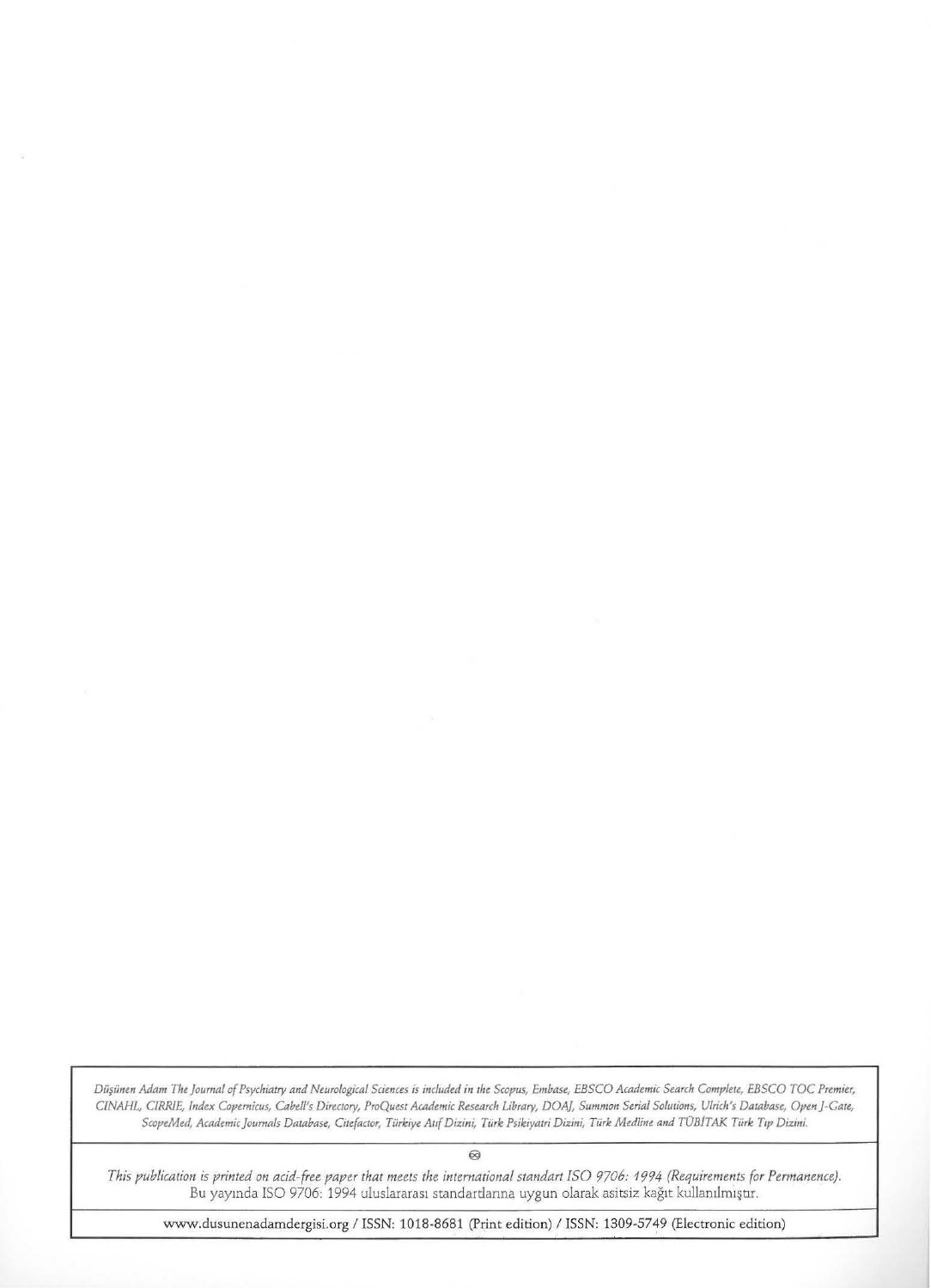ISSN 1018 - 8681

### DÜŞÜNEN ADAM

The Journal of Psychiatry and Neurological Sciences

#### Volume: 27, Number: 2, June 2014

Editor / Yayın Yönetmeni Cüneyt Evren, M.D., (İstanbul, Turkey)

Associate Editors / Yardımcı Yayın Yönetmenleri Kürşat Altınbaş, M.D., (Çanakkale, Turkey) Suat Küçükgöncü, M.D., (Massachusetts, USA) Muge Bozkurt, M.D., (istanbul, Turkey)

#### International Advisory Board / Uluslararası Danışma Kurulu

Amit Bar-Or, M.D., (Montreal, Canada) Jon D. Elhai, Ph.D., (Toledo, Ohio, USA) Michael Bauer, M.D., Ph.D. (Dresden, Germany) James Bell, M.D., (London, England) Sumru Bilge-Johnson, M.D., (Akron, OH, USA) Istvan Bitter, M.D., Ph.D., (Budapest, Hungary) Wm van den Brink, M.D., (Amsterdam, The Netherlands) Martin Brüne, M.D., (Bochum, Germany) C. Robert Cloninger, M.D., (St. Louis, USA) Nick Craddock, M.D., Ph.D., (Cardiff, UK) Serdar Dursun, M.D., (Edmonton, Canada) David L. Dunner, M.D., (Mercer Island, WA, USA)

Kostas N. Fountoulakis, M.D., (Thessaloniki, Greece) Mark A. Frye, M.D., (Rochester, MN, USA) David Greenberg, M.D., (Tel Aviv, Israel) Tomas Hajek, M.D., Ph.D., (Halifax, Canada) Ludwlg Kappos, M.D., (Basel, Switzerland) Siegfried Kasper, M.D., (Vienna, Austria) Mario Maj, M.D., (Naples, Italy) Peter R. Martin, M.D., (Nashville, TN, USA) Pavel Mohr, M.D., Ph.D., (Prague, Czech Republic) Hans Jürgen Möller, M.D., (Munich, Germany)

#### Editors for Statistics / İstatistik Editörleri

Serhat Citak, M.D., Ph.D., (İstanbul, Turkey) Murat Erkıran, M.D., (İstanbul, Turkey)

Linguistic Editors / Dil Editörleri

Samet Köse, M.D., (Nashville TN, USA) Nesrin Tomruk, M.D., (istanbul, Turkey) Ejder Y1ldrnm, M.D., (istanbul, Turkey)

> Henry A. Nasrallah, M.D., (Cincinnati, OH, USA) Charles B. Nemeroff, M.D., Ph.D., (Miami, Florida, USA) Dost Ongur, M.D., (Belmont, MA, USA) Janusz Rybakowski, M.D., Ph.D., (Poznan, Poland) Norman Sartorius M.D., Ph.D., (Geneva, Switzerland) Jair C. Soares, M.D., (Houston, USA) Marc Schuckit, M.D., (San Diego, USA) Mauricio Tohen, M.D., (San Antonio, Texas, USA) Jim Van Os, M.D., (Maastricht, Netherlands) Joseph Zohar, M.D., (Tel Aviv, Israel)

Ayşegül Özerdem, M.D., (İzmir) Haluk Savaş, M.D., (Gaziantep) Mehmet Sungur, M.D., (istanbul) Vedat Şar, M.D., (İstanbul) Lut Tamam, M.D., (Adana) Raşit Tükel, M.D., (İstanbul) Hakan Türkçapar, M.D., (Ankara) Aylin Uluşahin, M.D., (Ankara) Alp Üçok, M.D., (İstanbul) Özden Sükran Üneri, M.D., (Ankara) Medaim Yanrk, M.D., (istanbul) Mustafa Y1ld1z, M.D., (Kocaeli)

#### National Advisory Board / Ulusal Danisma Kurulu

Ercan Abay, M.D., (Edirne) Tamer Aker, M.D., (Kocaeli) Köksal Alptekin, M.D., (İzmir) E. Cem Atbaşoğlu, M.D., (Ankara) Murat Atmaca, M.D., (Elaziğ) Orner Aydemir, M.D., (Manisa) Göksel Bakaç, M.D., (İstanbul) lşın Baral Kulaksızoğlu, M.D., (İstanbul) Mustafa Bilid, M.D., (istanbul) Can Omilli, M.D., (izmir) Mesut Çetin, M.D., (İstanbul) Nesrin Dilbaz, M.D., (istanbul)

Orhan Doğan, M.D., (İstanbul) Ertuğrul Eşel, M.D., (Kayseri) Peykan Gökalp, M.D., (İstanbul) Ali Saffet Gönül, M.D., (İzmir) Hasan Herken, M.D., (Denizli) Figen Karadağ, M.D., (İstanbul) oguz Karamustafahoglu, M.D., (istanbul) Cengiz Kılıç, M.D., (Ankara) ismet Klrprnar, M.D., (istanbul) Numan Konuk, M.D., (istanbul) Levent Küey, M.D., (İstanbul) Timuçin Oral, M.D., (İstanbul)

Papers and the opinions in the Journal are the responsibility of the **Calibrate Community** of the Owner / Sahibi authors.

Dergide yer alan yazılardan ve aktarılan görüşlerden yazarlar sorumludur.

This is a medical scientific ioumal, published quarterly in March, June, September; and December and distributed free.

Mart, Haziran, Eylül ve Aralık aylarında, yılda dört sayı olarak yayınlanan; tıbbi, bilimsel bir dergi olup, ilgililere ücretsiz dağıtılır.

Editorial Correspondence / İletişim Bakirkoy Prof. Dr. Mazhar Osman Training and Research Hospital for Psychiatry, Neurology and Neurosurgery Bakırköy 34747 İstanbul - Turkey Phone / Telefon: +90 (212) 409 15 15 / Fax / Faks: +90 (212) 572 95 95 dusunenadam@dusunenadamdergisi.org www.dusunenadamdergisi.org

The Joumal is owned by Murat Ertemir, M.D., (istanbul, Turkey) on behalf of Bakirkoy Prof. Dr. Mazhar Osman Training and Research Hospital for Psychiatry, Neurology and Neurosurgery

> Editor-in-Chief / Yazı İşleri Müdürü Cüneyt Evren, M.D., (İstanbul, Turkey)

Publisher / Yayıncı Yerküre Tanıtım ve Yayıncılık Hizmetleri A.Ş. Cumhuriyet Caddesi 48139 Harbiye 34367 Istanbul -Turkey Phone / Telefon: +90 (212) 240 28 20 Fax / Faks: +90 (212) 241 68 20 e-mail / e-posta: yerkure@yerkure.com.tr

Printed in / Baskr

Omür Matbaacılık A.Ş.<br>Beysan Sanayi Sitesi Birlik Caddesi No: 20<br>Haramidere, Beylikdüzü 34524 İstanbul - Turkey<br>Phone / Telefon: +90 (212) 422 4600 pbx .Fax / Faks: +90 (212) 422 46 00